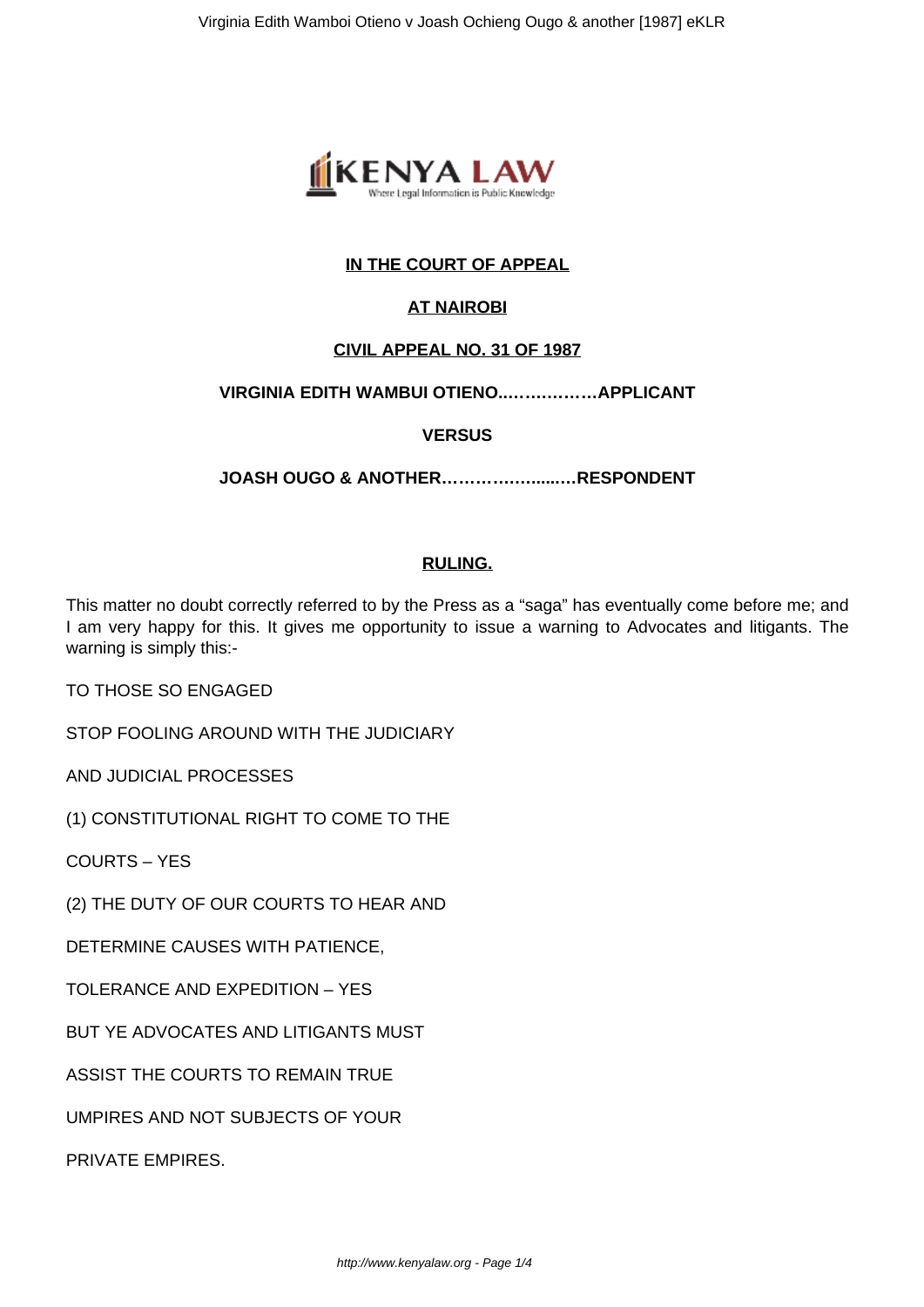It is becoming too widespread a tendency in our democratic Kenya for people to deliberately mistake tolerance and sympathy for weakness.

I WANT TO SEE NO MORE OF THE CAT AND

MOUSE PLAY IN THE COURTS AS IN THIS THE

"S.M'S" CASE.

DECIDE WHAT IS YOUR TRUE COMPLAINT AND

COME TO US: AND THEN BY CONSTITUTIONAL

AND SWORN DUTY WE WILL UMPIRE.

There is today before me, the mention of Appeal No 31 of 1987 for directions as to the hearing of the same.

It is necessary for me to recapitulate the courts' history of the litigation involved.

Firstly, there was application by Advocate Mr Kwach for the blood relations of the late S M Otieno after the judgment of Honourable Mr Justice Shields giving the corpse of the late S M Otieno to his wife Mrs Virgina Edith Wambui Otieno for burial.

The injunction succeeded by an order for stay i.e that the corpse remains in the mortuary until determination of appeal.

This appeal No 3 of 1987 was heard and it was allowed on the 12th January, 1987 ordering a full trial on the merits.

The trial was conducted by Hon Mr Justice Bosire and decision given that the deceased's body be handed over to Joash Ougo the deceased's younger brother and Virginia Edith Wambui Otieno jointly or to any one of them for burial, at Nyamila Village, Nyalgunga Sub-Location, Siaya District.

Advocate Mr Khaminwa for Mrs Otieno then lodged notice of appeal and in addition filed Civil Application No 18 of 1987 for stay of execution pending further order of the Court of Appeal.

The application was heard, stay was granted and Advocate Khaminwa given 28 days to file the appeal.

This was because the Court of Appeal appreciated the urgency of the matter.

The appeal from the judgment of Hon Mr Justice Bosire was in fact filed on the 13th March, 1987 and procedural impeding arose, i.e.

Before the Court of Appeal could list the appeal for hearing, a letter dated the 16th March, 1987 was received from Advocate Mr Khaminwa by the Registry objecting to Judges of Appeal Nyarangi, Platt and Gachuhi to sit in the hearing of the Appeal, although no Bench had as yet been decided upon to hear the appeal.

By a letter dated the 17th March, 1987 in response to this objection, Advocate Mr Kwach for the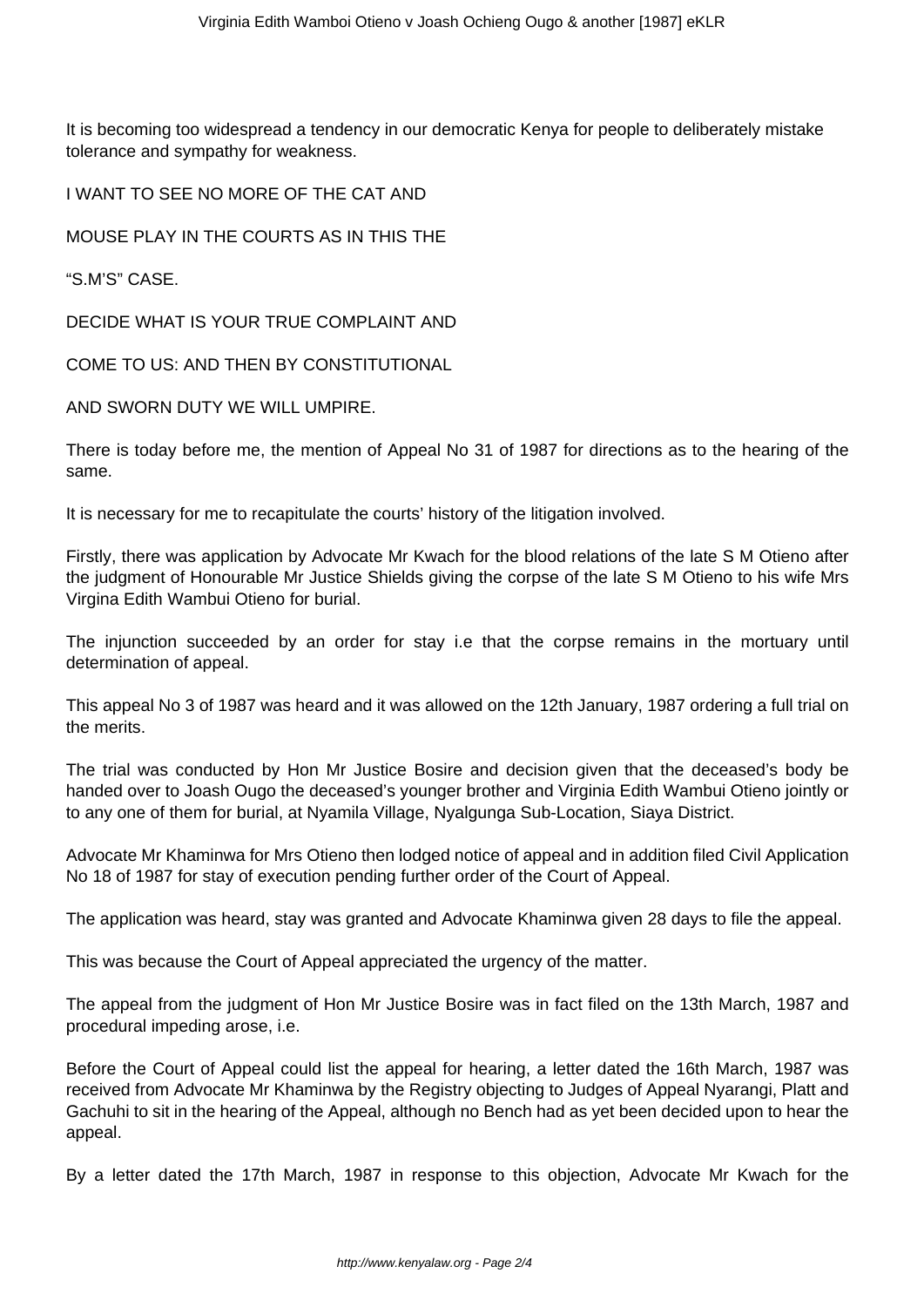Respondents sought priority hearing of the appeal and urged that if Mr Khaminwa wishes to challenge the Bench he should do so in Open Court.

Advocate Mr Kwach has now filed an application to rescind the Order for stay granted to Mrs Otieno; and Court records show that in the course of the would-be determination of the perhaps primary contention of burial rights, action has been instituted on behalf of Mrs Otieno in relation to administration of the estate of the deceased S M Otieno. It may well be that this step has been taken by way of futuristic preparedness or abundant caution, and cannot be criticized in law whatever the result.

However, my concern relates to the fact that Advocate Mr Khaminwa ( and I dare say the majority of Advocates of these Courts), he full well knowing that at the time of filing the objection to the three Judges of Appeal, and despite the cry of urgency, it was physically impossible to constitute a Bench with only two probably available Judges of Appeal, he nevertheless lodged the objection.

The record of proceedings so far, show that with respect to the interjection of the objection. Mr Khaminwa explained to the Senior Deputy Registrar, Court of Appeal as follows:-

"The appellant's instruction to us do not in any way whatsoever cast any reflection or doubt on their Lordship's impartiality or ability to hear and determine this matter dispassionately. However, we are prepared to repeat our client's instructions in Open Court or in Chambers as the case may be."

The letter of objection itself contains these relevant portions:-

"That the Hon Chief Justice may, in the interest of justice being seen to be done, wish to appoint a different Bench (from the one which heard the other appeal) to hear the present appeal."

"In the Civil Appeal No 3 of 1987 their Lordships said–

"The question that lies at the heart of this matter is whether or not the deceased is subject to the Luo Customary Law." Their Lordships appear to have tied the hand of the High Court by their own view of the case and if the matter were to come before their Lordships' again, the same view, perhaps may be expressed. In these circumstances the appellant respectfully asks that consideration should be given to her request that a different Bench should sit to hear her appeal."

With great respect, it is my firm view that purported words of courtesy in the objection correspondence apart, the gist of the objection is no more and no less than saying-

"In the interest of justice we ask for Judges of Appeal other than Judges of Appeal, Nyarangi, Platt and Gachuhi to hear the final appeal."

Up to this very moment no Bench has been appointed to hear the appeal; Mr Khaminwa recited and firmly adhered to the above objection text.

For the Respondents, Mr Kwach principally relied on his letter in response to the objection dated the 17th March, 1987 referred to above.

Still apparently pursuing the quest for urgency, which has been implemented by the Courts from the inception of the litigation, Mr Khaminwa tendered a certificate issued by Dr G K Mwaura the Police Pathologist dated the 30th March, 1987 which inter alia recites –